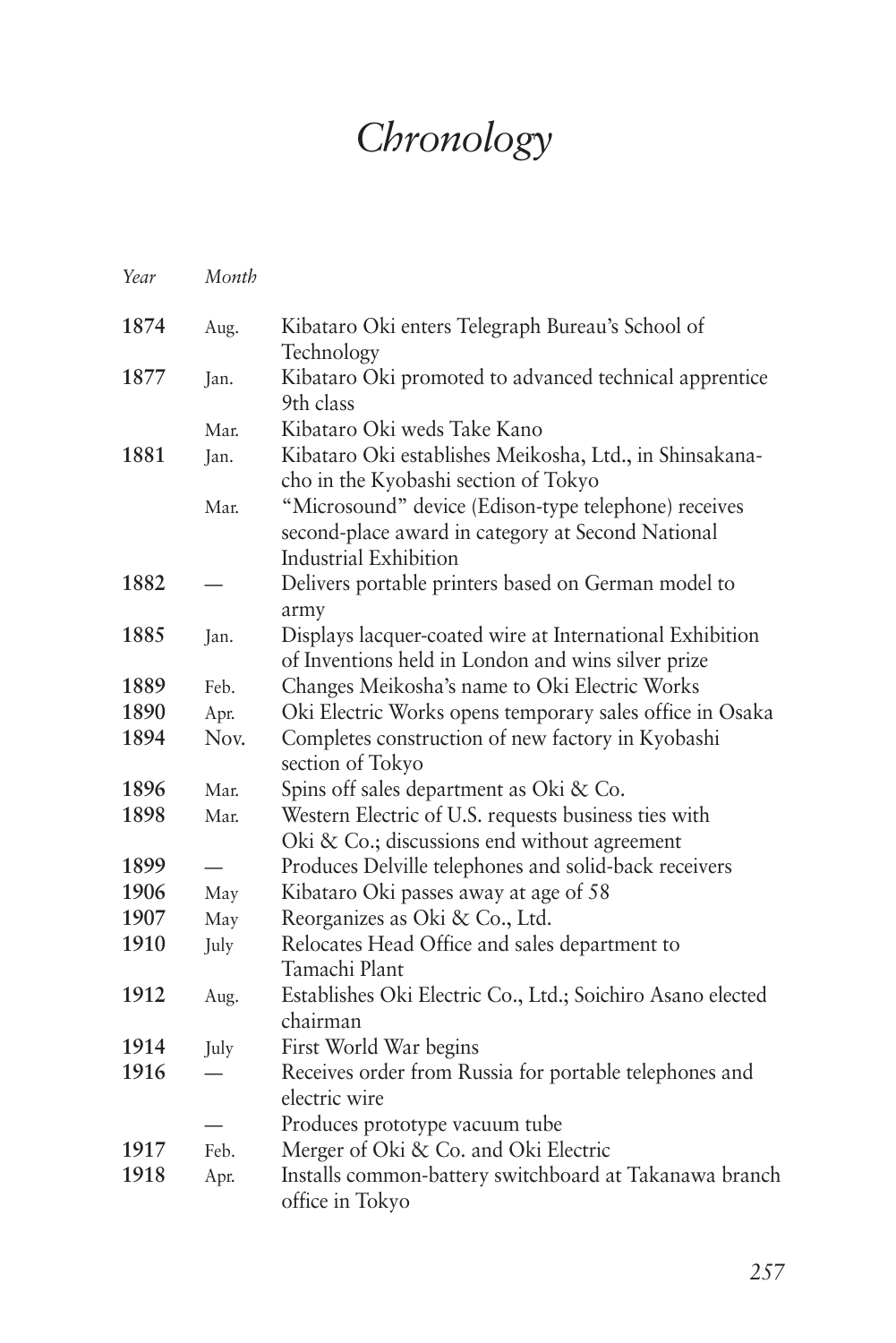| 1919 |      | Completes construction of Osaki Plant                                                     |
|------|------|-------------------------------------------------------------------------------------------|
| 1920 |      | Builds plant in Dainin, outside Osaka                                                     |
| 1923 | Sep. | Great Kanto Earthquake hits Tokyo-Yokohama area                                           |
| 1924 |      | Test production of radio receivers                                                        |
| 1925 | Sep. | Appoints Kakichi Uchida, former vice minister of                                          |
|      |      | Ministry of Communications, as adviser                                                    |
| 1926 | Sep. | Enters into technical ties with GEC (U.K.) for step-by-step                               |
|      |      | automatic exchanges                                                                       |
| 1927 | Aug. | Completes first-stage construction of Shibaura Plant                                      |
| 1930 | Apr. | Delivers first in-house AEI-type automatic exchange to                                    |
|      |      | Nakano Telephone Office in Tokyo                                                          |
|      | Nov. | Soichiro Asano passes away                                                                |
| 1931 | Jan. | Soichiro Asano's son Soichiro appointed chairman                                          |
| 1932 | May  | Biography of Kibataro Oki published to commemorate                                        |
|      |      | company's 50th Anniversary                                                                |
|      |      | Develops Oki-type line finder switch                                                      |
| 1934 | Jan. | Publishes technical magazine Oki Technical Review                                         |
|      | Dec. | Relocates Head Office to Tokio Marine & Fire Insurance                                    |
|      |      | Annex Building in Marunouchi section of Tokyo                                             |
|      |      | Begins producing Type-3 telephones                                                        |
| 1936 | Aug. | Establishes Oki Electric Cable Co., Ltd.                                                  |
| 1937 | July | Second Sino-Japanese War begins                                                           |
| 1938 | Apr. | Government places Shibaura and Takahama (still under                                      |
|      |      | construction) plants under control of military                                            |
| 1939 | Sep. | Second World War begins                                                                   |
| 1940 | Sep. | Establishes Oki Communications Equipment Co., Ltd.                                        |
| 1941 |      | Completes construction of Takahama Plant                                                  |
|      | Dec. | Pacific War begins<br>Constructs Dalian Works                                             |
| 1942 |      |                                                                                           |
| 1944 | Apr. | Senkichi Ozawa appointed president<br>Shibaura and Takahama plants designated "munitions" |
|      | May  | plants                                                                                    |
| 1945 | May  | Buildings in Shibaura Plant destroyed in air raids                                        |
|      | Aug. | Second World War ends                                                                     |
|      | Aug. | Concentrates production in five plants-Fukushima,                                         |
|      |      | Shibaura, Shinagawa, Tomioka, and Warabi                                                  |
|      | Nov. | Yuzo Yanai appointed president                                                            |
| 1946 | Mar. | Oki Electric Workers' Union established                                                   |
|      | Nov. | GHQ designates Oki Electric "restricted concern"                                          |
|      | Dec. | GHQ designates Oki Electric and Oki Electric Securities                                   |
|      |      | "holding companies"                                                                       |
| 1947 | Aug. | Ryoji Inoue appointed president                                                           |
|      |      |                                                                                           |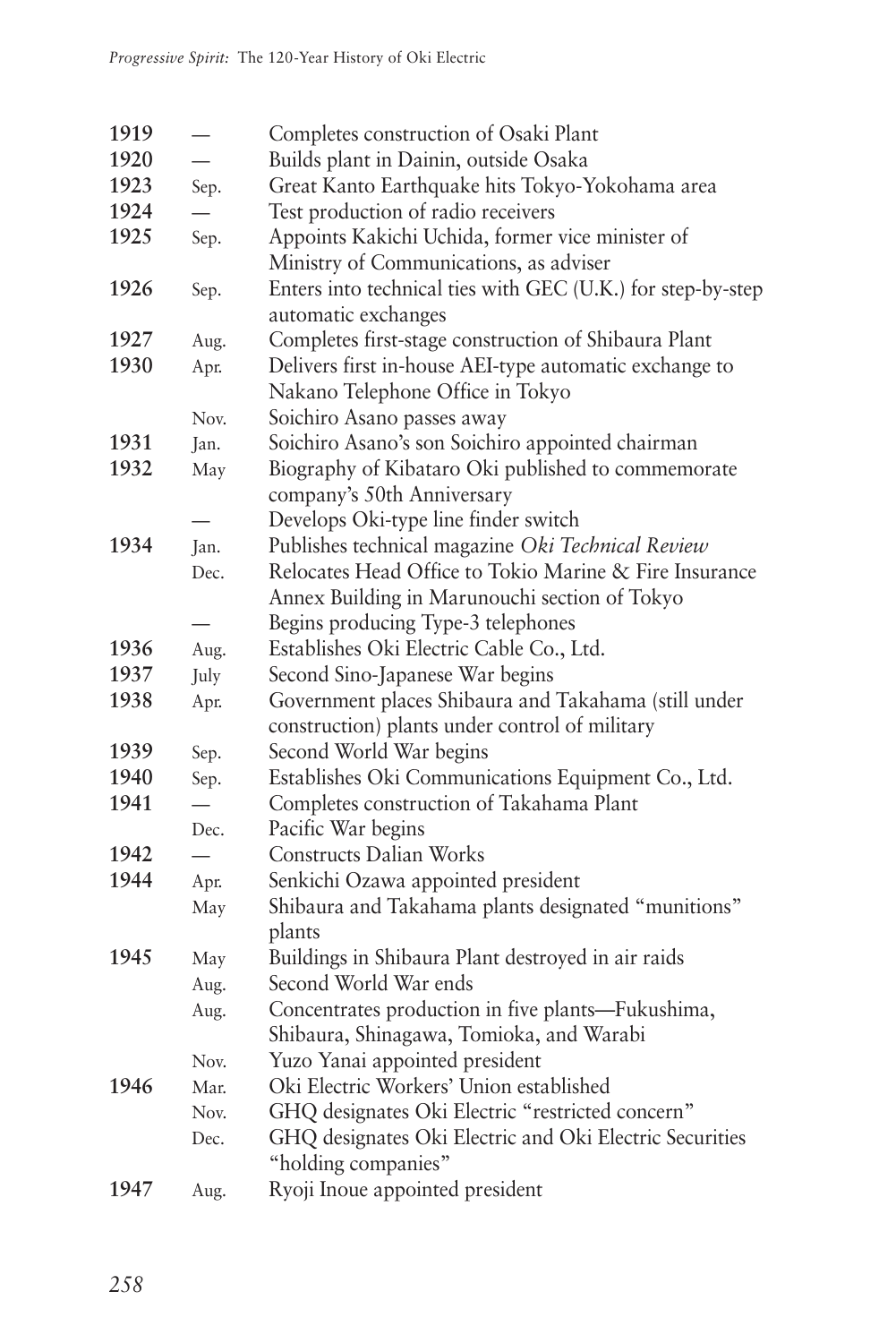| 1948 | Aug. | Ryoji Inoue passes away while still president                |
|------|------|--------------------------------------------------------------|
| 1949 | Jan. | Yuzo Yanai reappointed president                             |
|      | Nov. | Oki Electric Co., Ltd., dissolved, and Oki Electric Industry |
|      |      | Co., Ltd., established; Suteji Kanbe appointed president     |
| 1950 | June | Korean War begins                                            |
|      | Oct. | Begins mass production of Type-4 telephone                   |
| 1951 | Nov. | Lists shares on Tokyo Stock Exchange                         |
| 1953 | Mar. | Mito Telegraph Office uses Oki Electric product to           |
|      |      | complete first automated telegraph repeating                 |
|      | Sep. | Markets page teletypewriter                                  |
|      |      | Resumes production at Shibaura Plant                         |
| 1954 | Mar. | Signs technical assistance agreement related to carrier      |
|      |      | telephones and telegraph equipment with Compagnie            |
|      |      | Industrielle des Telephones                                  |
|      | Mar. | Signs technical assistance agreement related to radar        |
|      |      | technology, especially shipborne radio equipment, with       |
|      |      | Raytheon                                                     |
| 1955 | Dec. | Develops millimeter wave magnetron                           |
| 1956 | Jan. | Produces 100-line Ericsson-type crossbar-switching system    |
|      |      | for in-house use                                             |
|      | Dec. | Delivers Ericsson-type crossbar-switching system for use at  |
|      |      | Ryuo Station in Yamanashi Prefecture                         |
|      |      | Begins research into transistors and electronic exchanges    |
| 1957 | Mar. | Establishes Oki Business Machines Sales Co., Ltd.            |
|      |      | Begins research into electronic computers                    |
| 1958 | Apr. | Develops millimeter wave klystron                            |
|      | Apr. | Adopts new plant system                                      |
|      | Nov. | Completes construction of Takasaki Plant                     |
|      |      | Develops belt line printer, photoelectric tape reader, and   |
|      |      | general-use I/O device                                       |
| 1959 | July | Signs patent licensing contract with WE for production of    |
|      |      | crossbar exchanges                                           |
|      | Sep. | Completes development of OPC1 computer using                 |
|      |      | parametrons                                                  |
| 1960 | Apr. | Establishes Tomioka Oki Electric Co., Ltd.                   |
|      | May  | Establishes Oki Electric Installation Co., Ltd.              |
|      | July | Participates with equity in Far Eastern Electric Industry,   |
|      |      | Taiwan                                                       |
|      | Oct. | Establishes Oki Ceramic Industry Co., Ltd.                   |
| 1961 | May  | Completes development of OKITAC-5090 general-                |
|      |      | purpose computer                                             |
|      | June | Completes construction of Hachioji Plant for producing       |
|      |      | semiconductors                                               |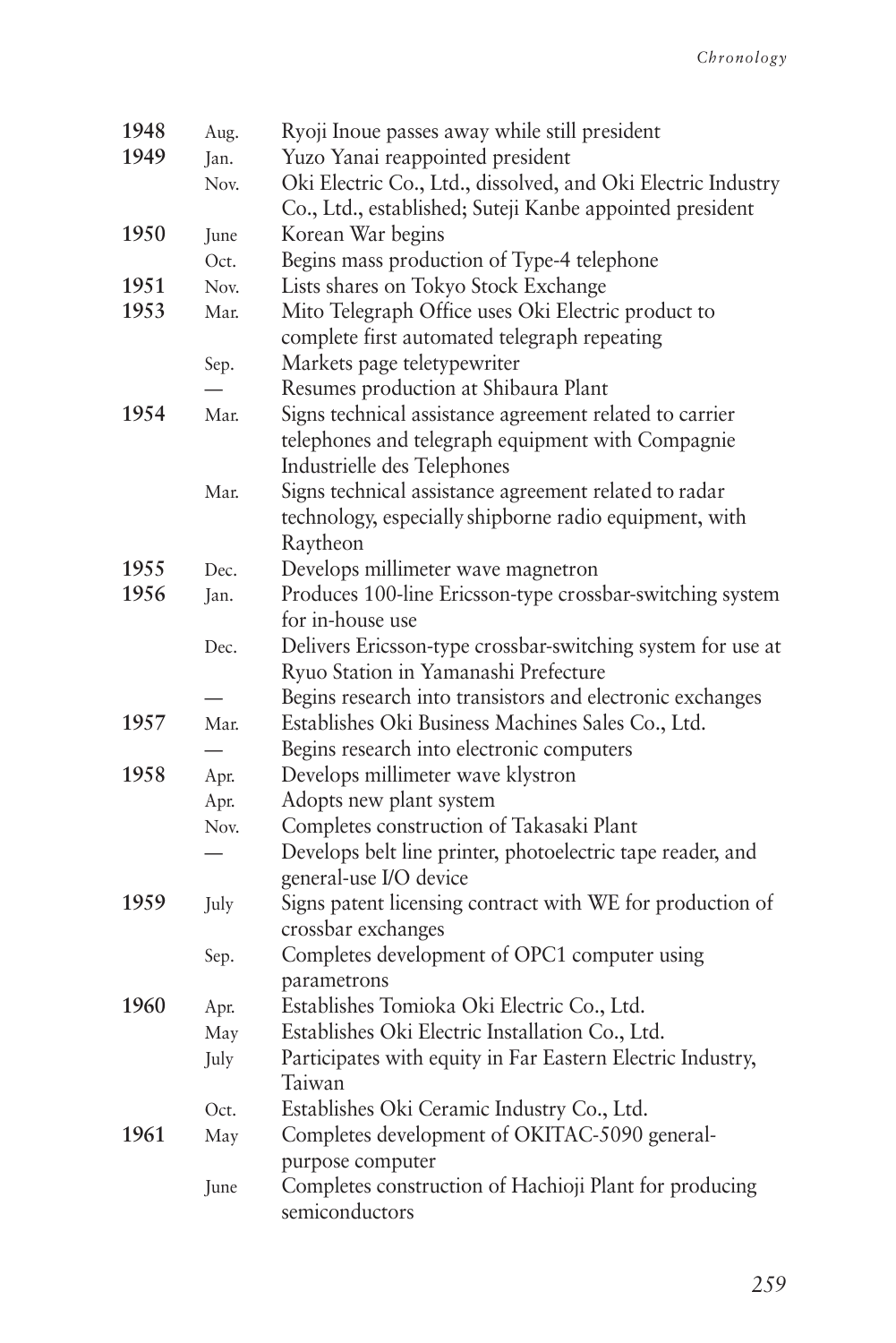|      | June                     | Markets OKITYPER 2000 electric teletypewriter                       |
|------|--------------------------|---------------------------------------------------------------------|
|      | Oct.                     | Signs technical assistance agreement with General Instru-           |
|      |                          | ments Corporation of U.S.                                           |
|      | Nov.                     | Relocates Head Office to Shin Toranomon Building in                 |
|      |                          | Tokyo's Minato Ward                                                 |
|      | Dec.                     | Establishes Tohoku Oki Electric Co., Ltd.                           |
| 1962 | May                      | Completes first-stage construction of Honjo Plant                   |
|      | June                     | Wins bid to construct domestic telecommunications                   |
|      |                          | network in Honduras                                                 |
| 1963 | Aug.                     | Begins mass production of Type-600 telephone                        |
|      | Oct.                     | Participates with equity in Oki Electronics of America              |
|      | Nov.                     | Establishes Oki Univac Co., Ltd., as joint venture with             |
|      |                          | Sperry Rand Corporation                                             |
| 1964 |                          | Completes development of OKISAVER, terminal for                     |
|      |                          | online deposits                                                     |
|      |                          | Completes development of OKIDEX 7000, fully                         |
|      |                          | electronic data exchange                                            |
| 1965 | Dec.                     | Begins research into ICs                                            |
| 1966 | Jan.                     | Akira Mori appointed president                                      |
|      | $\overline{\phantom{0}}$ | Develops ultra-compact computer OKIMINITAC series                   |
| 1967 | Apr.                     | Begins production of MOS ICs                                        |
| 1968 | $\overline{\phantom{0}}$ | Applies optical mark reader commercially                            |
| 1969 | Jan.                     | Promotes IDEA Movement                                              |
|      | July                     | Markets OKITAC-4300 minicomputer                                    |
|      | Dec.                     | Establishes department for promoting electronic switching           |
| 1970 | Jan.                     | <b>Establishes Software Division</b>                                |
|      | Apr.                     | Introduces OKITAC-4500 minicomputer                                 |
| 1971 | Mar.                     | Shifts production of Type-600 telephones to Taiko Electric<br>Works |
|      | Sep.                     | Delivers online cash dispensers to Fuji Bank                        |
|      | Oct.                     | Delivers D10 electronic switching system to Yodobashi               |
|      |                          | Telephone Office in Tokyo                                           |
|      | Nov.                     | Publishes 90-Year History of Oki Electric Industry                  |
|      |                          | Co., Ltd.                                                           |
|      | Dec.                     | NTT approves bipolar ICs for use in electronic exchanges            |
| 1972 | Apr.                     | Develops thermal printer                                            |
|      | Aug.                     | Establishes Oki Electric Overseas in U.S.                           |
|      | Nov.                     | Masaaki Yamamoto appointed president                                |
|      | Dec.                     | Establishes Oki Data Corporation in U.S.                            |
| 1973 | July                     | Receives order from Iraq to build national microwave                |
|      |                          | network                                                             |
|      | Aug.                     | Establishes Oki Electric Europe GmbH in Germany                     |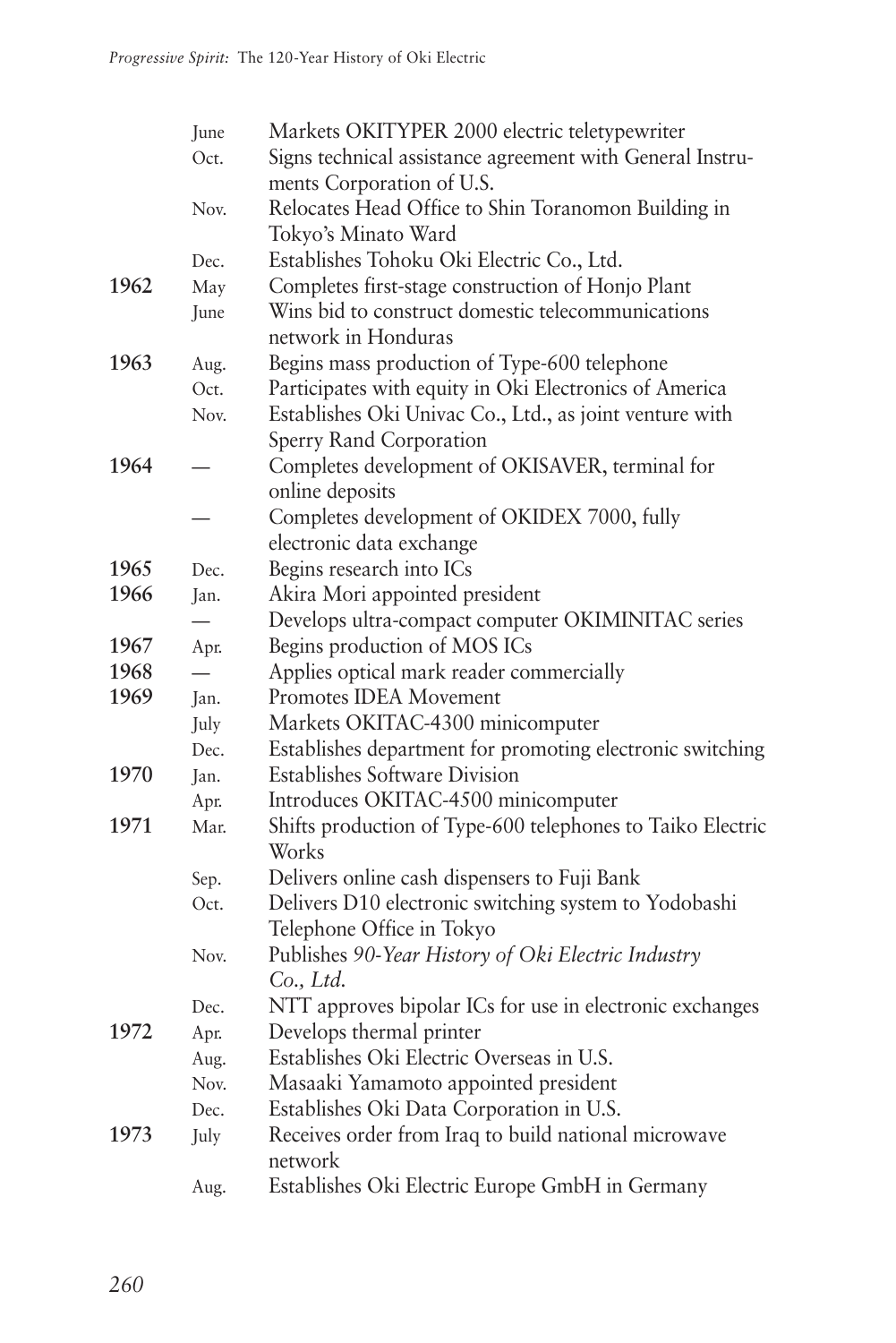|      | Oct. | Delivers first thermal-type facsimile to Nihon Keizai            |
|------|------|------------------------------------------------------------------|
|      |      | Shimbun, Inc.<br>Delivers first 24-channel Pulse Code Modulation |
|      | Oct. |                                                                  |
|      |      | commercial test equipment to NTT                                 |
|      | Oct. | Yom Kippur War begins; First Oil Crisis erupts                   |
|      |      | Completes development of OKITAC-1300 terminal system             |
| 1974 | Apr. | Delivers KC300 PBX electronic switching system for               |
|      |      | private sector to Fuji Bank                                      |
|      | Sep. | Markets OKIFAX 600 for use with general telephone                |
|      |      | circuits                                                         |
| 1975 | July | Markets OKITAC System 50 minicomputer                            |
|      | Nov. | Markets OKITAC-1200 banking terminal system                      |
|      | Nov. | Completes development of wire dot printer DP100                  |
| 1976 | Feb. | Receives order from Kuwait for two completely electronic         |
|      |      | telex exchanges                                                  |
|      | May  | Markets digital OKIFAX 7100                                      |
|      | Aug. | Markets OKITAC System 9 office computer                          |
|      | Aug. | Receives order from Nigerian government to build micro-          |
|      |      | wave network                                                     |
|      | Sep. | Announces OMNIPAX multi-function electronic switching            |
|      |      | system                                                           |
| 1977 | July | <b>Establishes Electronic Devices Division</b>                   |
|      | Aug. | Completes construction of VLSI research center                   |
|      | Dec. | Establishes President's Office and Policy Board                  |
| 1978 | Apr. | Masao Miyake appointed president                                 |
|      | Aug. | Introduces management reform plan                                |
|      | Oct. | Calls for voluntary retirement of 1,500 employees                |
| 1979 | Apr. | Introduces Strategic Business Unit (SBU) system                  |
|      | Dec. | Markets OKIFAX-8300 using thermal sensing technology             |
|      | Dec. | Markets PBX Centennial Series                                    |
| 1980 | Feb. | Completes construction of Numazu Plant                           |
|      | Apr. | Completes development of 64K DRAM                                |
|      | May  | Markets if 800 series of PCs                                     |
|      | June | Begins M-100 Campaign                                            |
|      | Oct. | Establishes Oki Semiconductor Co., Inc.                          |
|      | Nov. | Establishes Miyazaki Oki Electric Co., Ltd.                      |
| 1981 | Apr. | Announces Part II of management reform plan                      |
|      | Nov. | Publishes 100-Year History of Oki Electric as                    |
|      |      | part of 100th Anniversary celebration                            |
| 1982 | Apr. | Markets AT-100 series of ATMs with automatic teller              |
|      |      | and transfer functions                                           |
|      | May  | Markets minicomputer OKITAC System 50V series                    |
|      |      |                                                                  |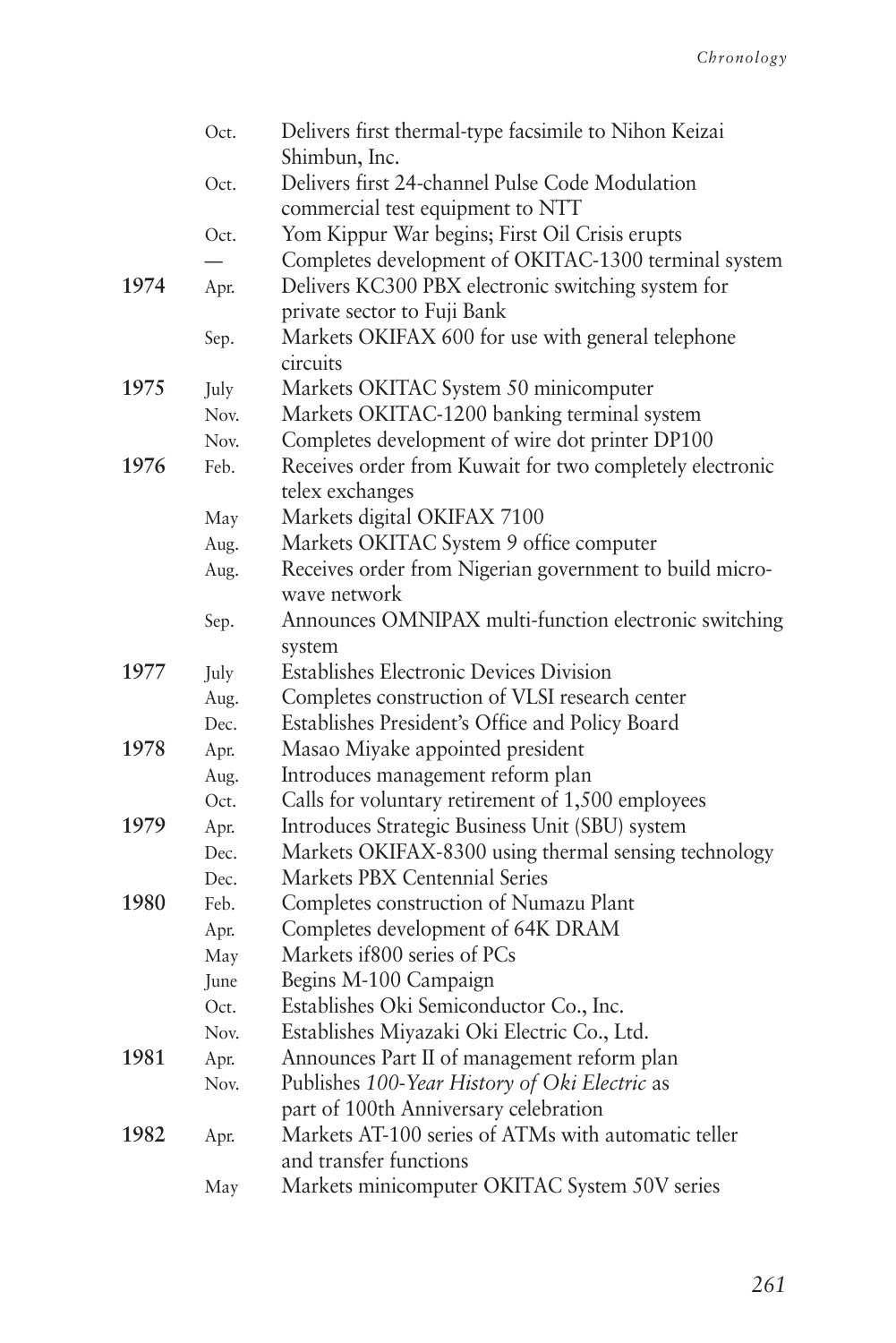|      | May  | Namio Hashimoto appointed president; Masao Miyake                                                                    |
|------|------|----------------------------------------------------------------------------------------------------------------------|
|      |      | appointed chairman                                                                                                   |
|      | June | Closes Shinagawa Plant                                                                                               |
|      | June | Chairman Masao Miyake passes away                                                                                    |
|      | June | Markets ix Series of digital electronic exchanges                                                                    |
|      | July | Delivers model D70 digital switching system to Yodobashi<br>Software Center in Tokyo                                 |
|      | July | Establishes OA business division                                                                                     |
|      | Oct. | Major fire breaks out at Miyazaki Oki Electric Plant                                                                 |
| 1983 | Jan. | Wins contract to supply AMPS Co. in U.S. with car                                                                    |
|      |      | telephones                                                                                                           |
| 1984 | Jan. | Completes construction of plant in north metro Atlanta,<br>Georgia, for producing cellular car telephones and analog |
|      |      | electronic switching systems                                                                                         |
|      | Mar. | Establishes Oki America Inc. by merging five subsidiaries<br>in U.S.                                                 |
|      | Sep. | Markets plain-paper facsimile OKIFAX OF-101                                                                          |
|      | Oct. | Introduces "Scenario 1990" business plan                                                                             |
|      | Oct. | Markets multimedia multiplexer digital OMNIMAX                                                                       |
| 1985 | Mar. | Introduces small divisions system                                                                                    |
|      | Apr. | NTT privatized as Nippon Telegraph and Telephone                                                                     |
|      |      | Corporation                                                                                                          |
|      | Aug. | Wins order from Honduras for D70 automatic exchanges                                                                 |
|      |      | and optical transmission system                                                                                      |
| 1986 | May  | Markets digital PBX composite exchange iOX 1000 series                                                               |
|      | Oct. | Reorganizes Marketing and Sales Division into organiza-<br>tion separated by market                                  |
|      | Oct. | Completes construction of System Development Center in<br>Warabi, Saitama Prefecture                                 |
|      | Oct. | Markets PENSEE Japanese-English machine translation                                                                  |
|      |      | software                                                                                                             |
| 1987 | June | Markets OPP-6024 photo printer model using LED as                                                                    |
|      |      | light source                                                                                                         |
|      |      | Establishes Oki (UK) Limited in Scotland                                                                             |
| 1988 | July | Establishes Miyagi Oki Electric Co., Ltd.                                                                            |
|      | Apr. | Nobumitsu Kosugi appointed president                                                                                 |
|      | June | Markets OKITAC-2300 banking information system for                                                                   |
|      |      | third-generation online systems                                                                                      |
| 1989 | Jan. | Miyagi Oki Electric begins shipping 1M DRAMs                                                                         |
|      | Mar. | Markets OKIFAX OF-1100i meeting G4 standard                                                                          |
|      | Apr. | Signs contract to supply Martin Dowes Communications<br>of U.K. with mobile cellular phones                          |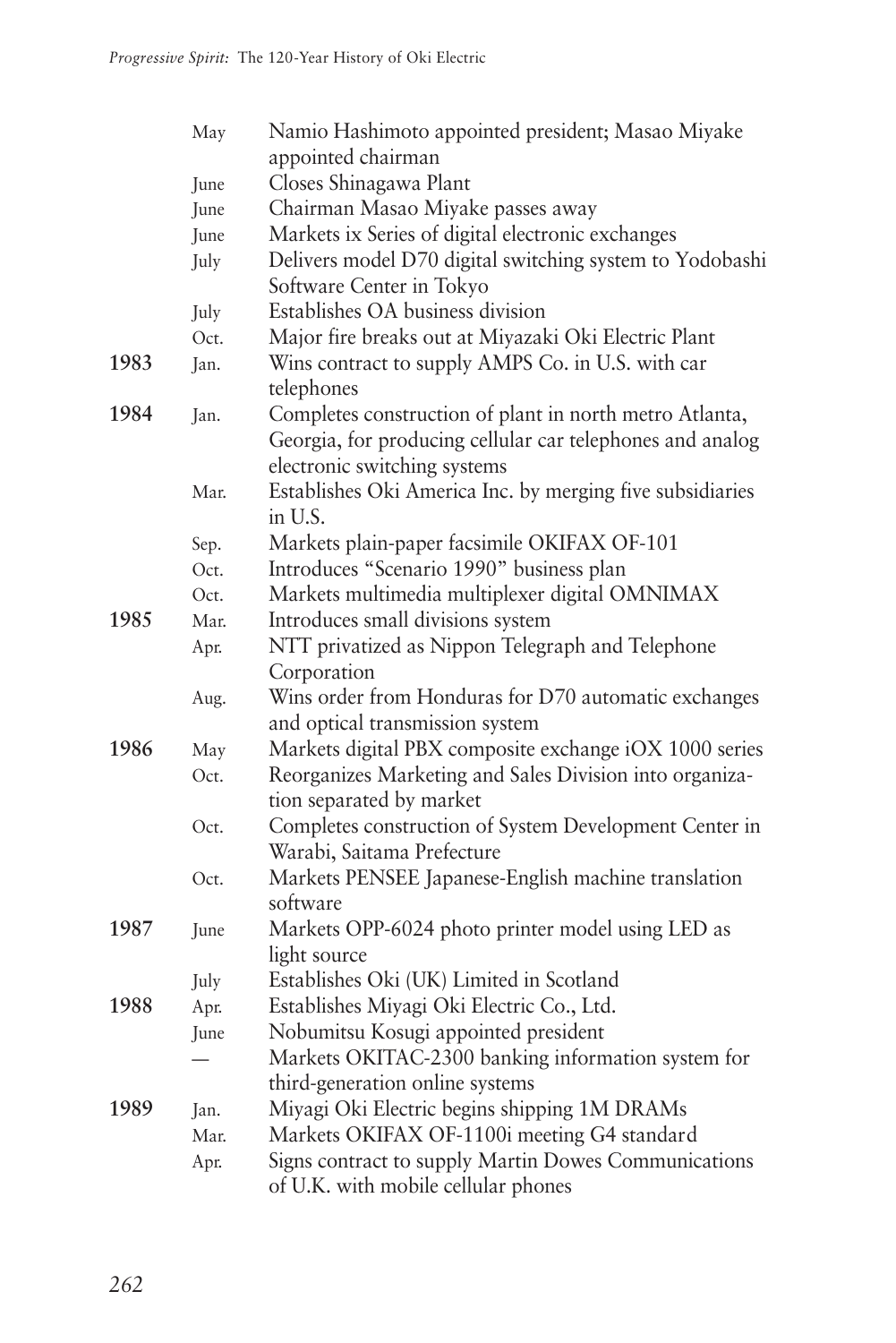|      | June | Markets AT-300 series of ATMs offering enhanced                  |
|------|------|------------------------------------------------------------------|
|      |      | processing capabilities                                          |
| 1990 | Jan. | Establishes Oki (Thailand) Co., Ltd.                             |
|      | Apr. | Introduces "Challenge '91" movement                              |
|      | Apr. | Markets MICROLINE 801PS page printer with postscript             |
|      |      | capabilities                                                     |
|      | May  | Completes construction of VLSI plant in Tualatin, Oregon         |
|      | Aug. | Purchases data business division of Technitron Corp.,<br>in U.K. |
|      | Oct. | Markets iOX 100 series of small- to medium-capacity              |
|      |      | office information exchange systems                              |
|      | Dec. | Markets Oki Phones 900 mobile telephone                          |
| 1992 | Apr. | Signs basic agreement with Hewlett Packard of U.S. for           |
|      |      | comprehensive business ties in I/C field                         |
|      | June | Markets multimedia multiplexer iOX 7000 series,                  |
|      |      | compatible with frame relay                                      |
|      | Oct. | Jun Jinguji appointed president                                  |
|      | Dec. | Markets OKITAC-9000 UNIX server/workstation                      |
| 1993 | Mar. | Reorganizes Marketing and Sales Division into organiza-          |
|      |      | tion separated by product                                        |
|      | Mar. | Totally eliminates use of specified particular                   |
|      |      | chlorofluorocarbons                                              |
|      | Apr. | Begins implementing business-restructuring plan                  |
| 1994 | July | Completes construction of printer plant inside Oki               |
|      |      | (Thailand)                                                       |
|      | Oct. | Transfers Oki Electric's printer, facsimile, and related         |
|      |      | business to Oki Datasystems Co., Ltd., and changes               |
|      |      | latter's name to Oki Data Corporation                            |
| 1995 | Jan. | Great Hanshin-Awaji Earthquake hits Kobe area                    |
|      | Mar. | Opens Oki Home Page on Internet                                  |
|      | Mar. | Markets iOX7500 ATM switch                                       |
|      | Apr. | Implements Part II of business-restructuring plan                |
|      | July | Markets AT-400 series of ATMs with multimedia functions          |
|      | Aug. | Shiko Sawamura appointed president                               |
|      | Sep. | Signs contract with Sensar, Inc., of U.S. for product            |
|      |      | development and marketing of iris recognition products           |
|      | Dec. | Miyagi Oki Electric ships first 16M DRAMs                        |
| 1996 | Apr. | Introduces management by Objective (MBO) system                  |
|      | Apr. | Announces corporate mission                                      |
|      | May  | Introduces in-company venture business system                    |
|      | July | Begins trial operation of OKITAC-2500 banking infor-             |
|      |      | mation system                                                    |